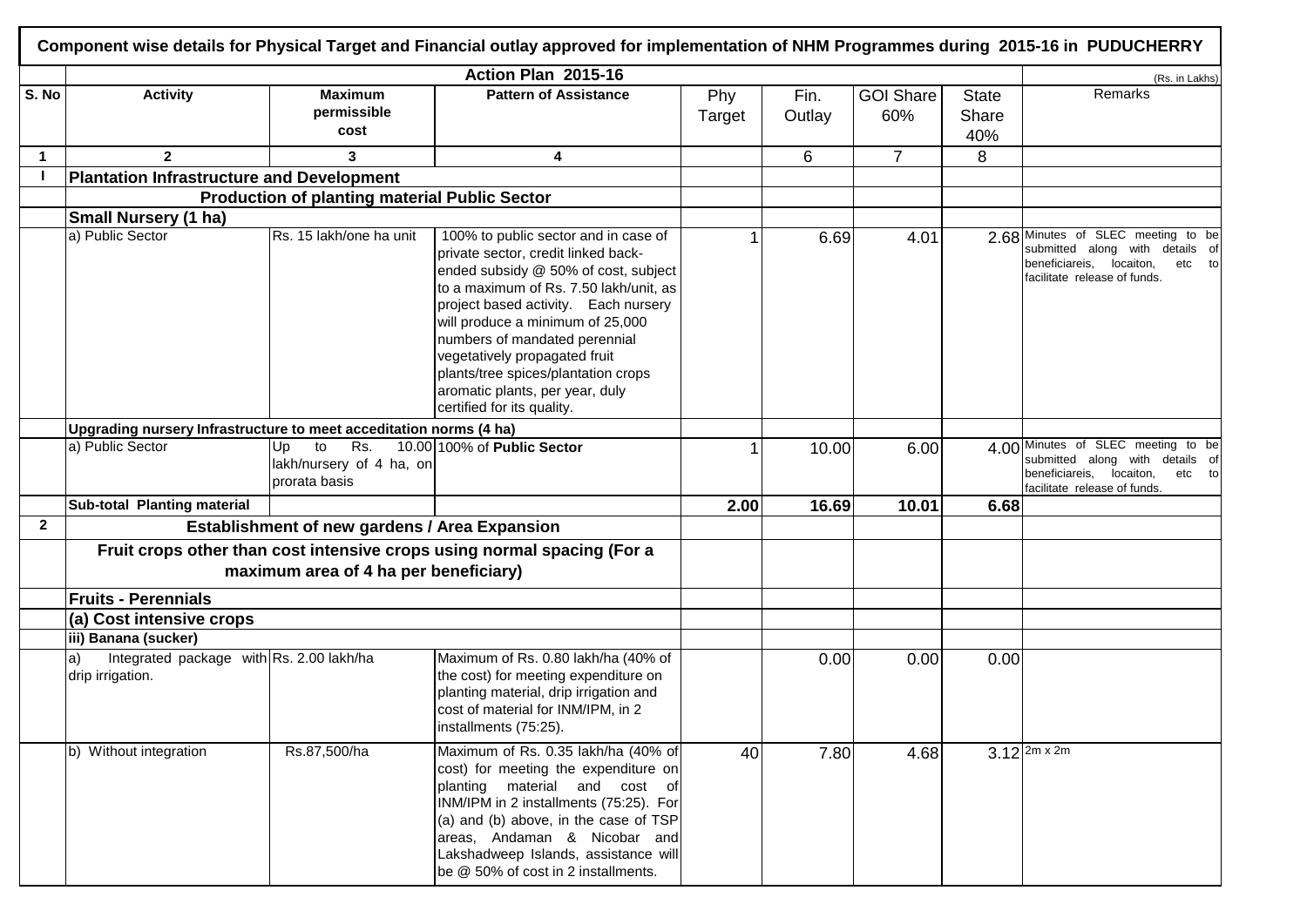| Sub total                                                            |                   |                                                                                                                                                                                                                                                                                                                                                                    | 40             | 7.80 | 4.68 | 3.12 |                          |
|----------------------------------------------------------------------|-------------------|--------------------------------------------------------------------------------------------------------------------------------------------------------------------------------------------------------------------------------------------------------------------------------------------------------------------------------------------------------------------|----------------|------|------|------|--------------------------|
| <b>Maintenance without Integration</b>                               |                   |                                                                                                                                                                                                                                                                                                                                                                    |                |      |      |      |                          |
| 1st Year                                                             |                   |                                                                                                                                                                                                                                                                                                                                                                    | 25             | 0.92 | 0.55 | 0.37 |                          |
| Sub total maintance                                                  |                   |                                                                                                                                                                                                                                                                                                                                                                    | 25             | 0.92 | 0.55 | 0.37 |                          |
| v) Banana (TC)                                                       |                   |                                                                                                                                                                                                                                                                                                                                                                    |                |      |      |      |                          |
| Integrated package with<br>a)<br>drip irrigation.                    | Rs. 3.00 lakh/ha  | Maximum of Rs. 1.20 lakh/ha (40 % of<br>cost) for meeting the expenditure on<br>planting material and cost of material<br>for drip system, INM/IPM etc., in 2<br>installments (75:25).                                                                                                                                                                             |                | 0.00 | 0.00 | 0.00 |                          |
| Without integration<br>lb)                                           | Rs. 1.25 lakh/ha. | Max. of Rs. 0.50 lakh per ha, (40% of<br>cost) for meeting the expenditure on<br>planting material and cost of<br>INM/IPM in 2 installments (75:25).<br>For (a) and (b) above, in the case of<br>TSP areas, Andaman & Nicobar and<br>Lakshadweep Islands, assistance will<br>be @ 50% of cost in 2 installments<br>(75:25).                                        | 5              | 1.54 | 0.92 |      | $0.61$ (1.8m x 1.8m)     |
| Sub total                                                            |                   |                                                                                                                                                                                                                                                                                                                                                                    | $5\phantom{1}$ | 1.54 | 0.92 | 0.61 |                          |
| <b>Maintenance without Integration</b>                               |                   |                                                                                                                                                                                                                                                                                                                                                                    |                |      |      |      |                          |
| 1st Year                                                             |                   |                                                                                                                                                                                                                                                                                                                                                                    | 16             | 0.49 | 0.29 | 0.20 |                          |
| Sub total maintance                                                  |                   |                                                                                                                                                                                                                                                                                                                                                                    | 16             | 0.49 | 0.29 | 0.20 |                          |
| vii) Papaya                                                          |                   |                                                                                                                                                                                                                                                                                                                                                                    |                |      |      |      |                          |
| a) Integrated package with<br>drip irrigation.                       | Rs. 2.00 lakh/ha. | Maximum of Rs. 0.80 lakh/ha (40% of<br>the cost) for meeting expenditure on<br>planting material, drip irrigation and<br>cost of material for INM/IPM, in 2<br>installments (75:25).                                                                                                                                                                               |                | 0.00 | 0.00 | 0.00 |                          |
| b) Without integration                                               | Rs. 60,000/ha     | Maximum of Rs. 0.30 lakh/ha (50 % of<br>cost) for meeting the expenditure on<br>planting material and cost of INM/IPM<br>in 2 installments (75:25).<br>For (a) and (b) above, in the case of<br>NE and Himalayan States, TSP areas,<br>Andaman<br>&<br>Nicobar<br>and<br>Lakshadweep Islands, assistance will<br>be @ 50% of cost in 2 installments<br>$(75:25)$ . | 1.0            | 0.23 | 0.14 |      | $0.09(1.8m \times 1.8m)$ |
| Sub total                                                            |                   |                                                                                                                                                                                                                                                                                                                                                                    |                | 0.23 | 0.14 | 0.09 |                          |
| (b) Fruit crops other than cost intensive crops using normal spacing |                   |                                                                                                                                                                                                                                                                                                                                                                    |                |      |      |      |                          |
| b) Without Integration                                               | Rs. 60,000/ha     | Maximum of Rs. 0.30 lakh/ha (50 % of<br>cost) for meeting the expenditure on<br>planting material and cost of INM/IPM<br>in 3 installments of 60:20:20.                                                                                                                                                                                                            |                | 0.00 | 0.00 | 0.00 |                          |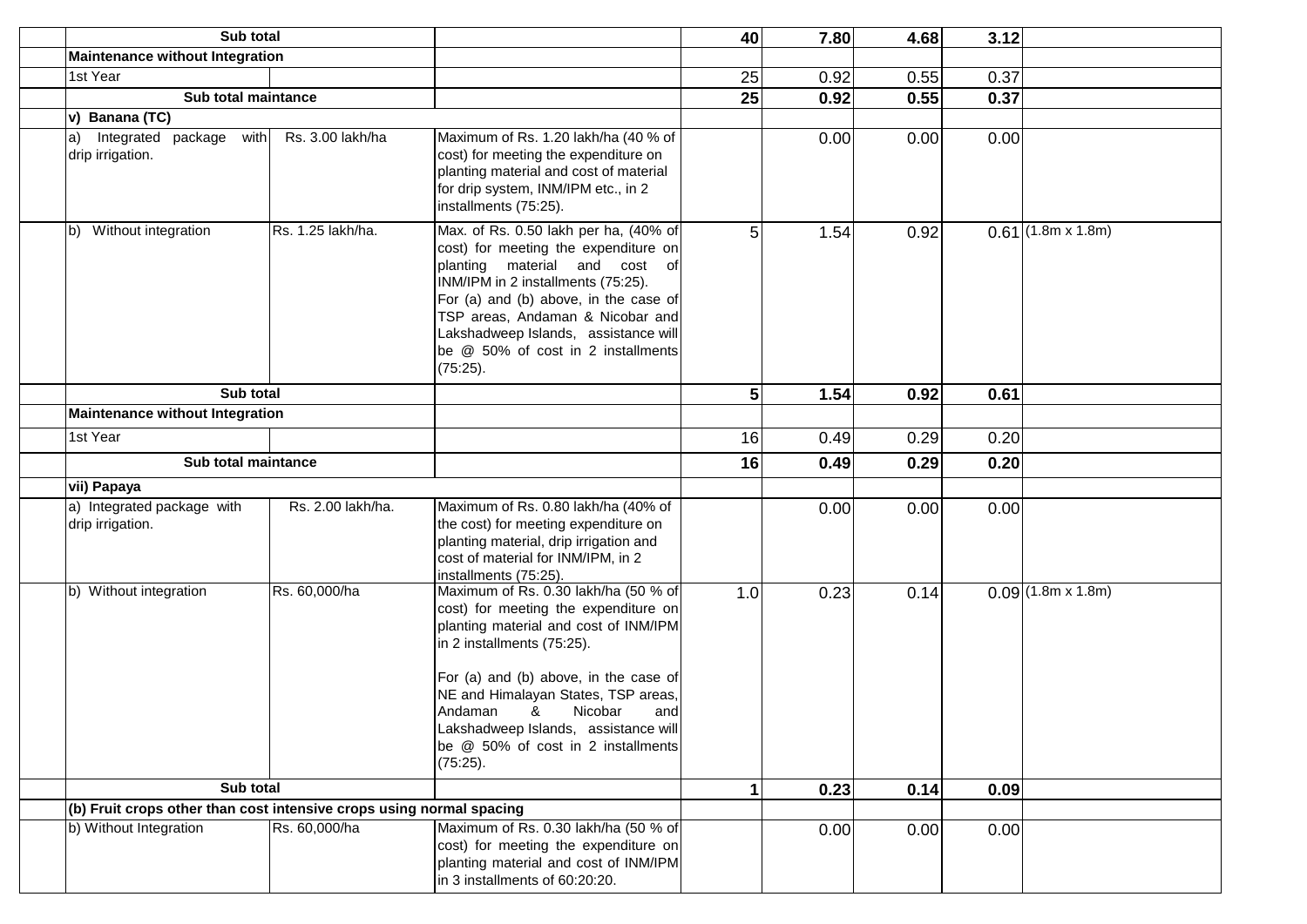|                         | Mango (10m x 10m)                                   |                                                      |                                                                                                                                                | 4               | 0.31  | 0.18  | 0.12  |                                                                                                                                             |
|-------------------------|-----------------------------------------------------|------------------------------------------------------|------------------------------------------------------------------------------------------------------------------------------------------------|-----------------|-------|-------|-------|---------------------------------------------------------------------------------------------------------------------------------------------|
|                         | Guava (6m x 6m)                                     |                                                      |                                                                                                                                                | 6               | 0.69  | 0.41  | 0.28  |                                                                                                                                             |
|                         | Sub total                                           |                                                      |                                                                                                                                                | 10              | 1.00  | 0.60  | 0.40  |                                                                                                                                             |
|                         | <b>Maintenance without Integration</b>              |                                                      |                                                                                                                                                |                 |       |       |       |                                                                                                                                             |
|                         | 2nd Year                                            |                                                      |                                                                                                                                                |                 |       |       |       |                                                                                                                                             |
|                         |                                                     |                                                      |                                                                                                                                                | 13.50           | 0.45  | 0.27  | 0.18  |                                                                                                                                             |
|                         | <b>Sub total Maintance</b>                          |                                                      |                                                                                                                                                | 13.50           | 0.45  | 0.27  | 0.18  |                                                                                                                                             |
|                         |                                                     | Vegetable (For maximum area of 2 ha per beneficiary) |                                                                                                                                                |                 |       |       |       |                                                                                                                                             |
|                         | <b>Hybrid</b>                                       | Rs.50,000/ha                                         | 40% of cost in general areas                                                                                                                   | 30              | 6.00  | 3.60  | 2.40  |                                                                                                                                             |
|                         | Sub-total                                           |                                                      |                                                                                                                                                | 30 <sub>l</sub> | 6.00  | 3.60  | 2.40  |                                                                                                                                             |
| $\mathbf{3}$            | Flowers                                             | (For a maximum of 2 ha per beneficiary)              |                                                                                                                                                |                 |       |       |       |                                                                                                                                             |
|                         | <b>Bulbulous flowers</b>                            |                                                      |                                                                                                                                                |                 |       |       |       |                                                                                                                                             |
|                         | Small & Marginal Farmers                            | Rs. 1.50 lakh/ha                                     | 40 % of the cost                                                                                                                               | 2.0             | 1.20  | 0.72  | 0.48  |                                                                                                                                             |
|                         | Other farmers                                       | do                                                   | 25% of cost                                                                                                                                    |                 | 0.00  | 0.00  | 0.00  |                                                                                                                                             |
|                         | <b>Loose Flowers</b>                                |                                                      |                                                                                                                                                |                 |       |       |       |                                                                                                                                             |
|                         | <b>Small &amp; Marginal Farmers</b>                 | Rs. 40,000/ha                                        | 40% of cost                                                                                                                                    | 13.0            | 2.08  | 1.25  | 0.83  |                                                                                                                                             |
|                         | Other farmers                                       | do                                                   | 25% of cost                                                                                                                                    |                 | 0.00  | 0.00  | 0.00  |                                                                                                                                             |
|                         | <b>Sub-total flowers</b>                            |                                                      |                                                                                                                                                | 15.0            | 3.28  | 1.97  | 1.31  |                                                                                                                                             |
| $\overline{\mathbf{4}}$ | Spices (For a maximum area of 4 ha per beneficiary) |                                                      |                                                                                                                                                |                 |       |       |       |                                                                                                                                             |
|                         |                                                     |                                                      |                                                                                                                                                |                 |       |       |       |                                                                                                                                             |
|                         | Seed spice and Rhizomatic<br>spices                 | Rs.30,000/ha                                         | Maximum of Rs. 12,000/- per ha. (40%<br>of cost) for meeting the expenditure on<br>planting material and cost of material<br>for INM/IPM etc). | 20              | 2.40  | 1.44  | 0.96  |                                                                                                                                             |
|                         | <b>Sub-total spices</b>                             |                                                      |                                                                                                                                                | 20 <sub>l</sub> | 2.40  | 1.44  | 0.96  |                                                                                                                                             |
|                         | <b>Grand Total Area Expansion</b>                   |                                                      |                                                                                                                                                | 121.00          | 22.24 | 13.34 | 8.90  |                                                                                                                                             |
|                         | <b>Grand Total Area Expansion maintenance</b>       |                                                      |                                                                                                                                                | 54.50           | 1.86  | 1.11  | 0.74  |                                                                                                                                             |
|                         | <b>Mushrooms</b>                                    |                                                      |                                                                                                                                                |                 |       |       |       |                                                                                                                                             |
|                         | <b>Production unit</b>                              |                                                      |                                                                                                                                                |                 |       |       |       |                                                                                                                                             |
|                         | <b>Private Sector</b>                               | Rs. 20.00 lakh/ unit                                 | 40% of cost for private sector, for<br>the<br>expenditure<br>meeting<br>on<br>infrastructure, as credit linked back<br>ended subsidy.          | 1.0             | 8.00  | 4.80  |       | 3.20 Minutes of SLEC meeting to be<br>submitted along with details of<br>beneficiareis, locaiton,<br>etc to<br>facilitate release of funds. |
|                         | Spawn making unit                                   |                                                      |                                                                                                                                                |                 |       |       |       |                                                                                                                                             |
|                         | <b>Private Sector</b>                               | Rs. 15 lakh/ unit                                    | 40% of cost for private sector, for<br>meeting<br>the<br>expenditure<br>on<br>infrastructure, as credit linked back<br>ended subsidy.          | 1.0             | 6.00  | 3.60  |       | 2.40 Minutes of SLEC meeting to be<br>submitted along with details of<br>beneficiareis, locaiton, etc to<br>facilitate release of funds.    |
|                         | <b>Sub-total mushrooms</b>                          |                                                      |                                                                                                                                                | 2.00            | 14.00 | 8.40  | 5.60  |                                                                                                                                             |
| 5                       |                                                     | <b>Protected cultivation</b>                         |                                                                                                                                                |                 |       |       |       |                                                                                                                                             |
|                         | a) Green House structure                            |                                                      |                                                                                                                                                |                 |       |       |       |                                                                                                                                             |
|                         | (b) Naturally ventilated system                     |                                                      |                                                                                                                                                |                 |       |       |       |                                                                                                                                             |
|                         | (i) Tubular structur                                | Rs. 935/Sq.m (>500 Sq.<br>m up to 1008 Sq. m)        | 50% of the cost limited to 4000 Sq.m<br>per beneficiary.                                                                                       | 0.70            | 32.73 | 19.64 | 13.09 |                                                                                                                                             |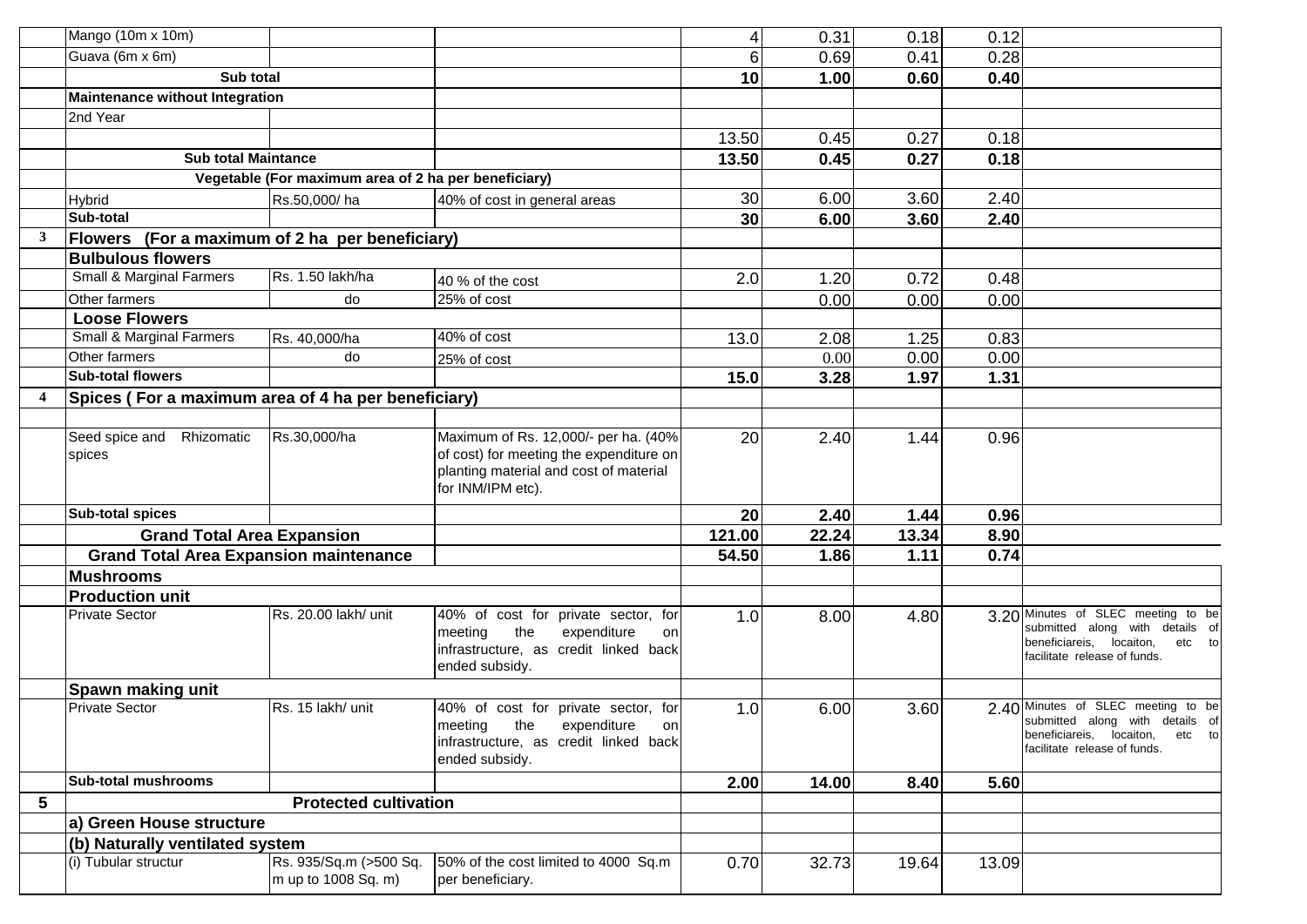|    | c) Plastic Mulching                                                                              |                                                            |                                                               |       |       |       |       |                                                                                                                                             |
|----|--------------------------------------------------------------------------------------------------|------------------------------------------------------------|---------------------------------------------------------------|-------|-------|-------|-------|---------------------------------------------------------------------------------------------------------------------------------------------|
|    | <b>Plastic Mulching</b>                                                                          | Rs. 32,000/ha                                              | 50% of the total cost limited to 2 ha<br>per beneficiary.     | 20.00 | 3.20  | 1.92  | 1.28  |                                                                                                                                             |
|    | d) Shade Net House                                                                               |                                                            |                                                               |       |       |       |       |                                                                                                                                             |
|    | i) Tubular structure                                                                             | Rs. 710/Sq.m                                               | 50% of cost limited to 4000 Sq.m<br>per beneficiary.          | 0.10  | 3.55  | 2.13  | 1.42  |                                                                                                                                             |
|    | f) Cost of planting material &<br>cultivation of high value<br>vegetables grown in poly<br>house | Rs.140/Sq. m                                               | 50% of cost limited to 4000 Sq.m per<br>beneficiary.          | 0.50  | 3.50  | 2.10  | 1.40  |                                                                                                                                             |
|    | Sub-total protected cultivation                                                                  |                                                            |                                                               | 20.80 | 42.98 | 25.79 | 17.19 |                                                                                                                                             |
| 6  | Promotion of Integrated Nutrient Management(INM)/ Integrated Pest                                |                                                            |                                                               |       |       |       |       |                                                                                                                                             |
|    | <b>Bio control lab</b>                                                                           |                                                            |                                                               |       |       |       |       |                                                                                                                                             |
|    | a) Public Sector                                                                                 | Rs. 90.00 lakh/unit                                        | 100% to Public sector                                         |       | 10.00 | 6.00  |       | 4.00 Minutes of SLEC meeting to be<br>submitted along with details of<br>beneficiareis, locaiton,<br>etc to<br>facilitate release of funds. |
|    | b) Private Sector                                                                                | Rs. 90.00 lakh/unit                                        | 50% to private sector.                                        |       | 0.00  | 0.00  | 0.00  |                                                                                                                                             |
|    | Sub-total INM / IPM                                                                              |                                                            |                                                               |       | 10.00 | 6.00  | 4.00  |                                                                                                                                             |
| 8  | Pollination support through beekeeping                                                           |                                                            |                                                               |       |       |       |       |                                                                                                                                             |
|    | Honey bee colony                                                                                 | Rs.2000/colony of 8<br>frames                              | 40% of cost limited to 50 colonies /<br>beneficiary.          | 200   | 1.60  | 0.96  | 0.64  |                                                                                                                                             |
|    | <b>Hives</b>                                                                                     | Rs 2000/ per hive.                                         | 40% of cost limited to 50 colonies /<br>beneficiary.          | 200   | 1.60  | 0.96  | 0.64  |                                                                                                                                             |
|    | Equipment including honey<br>extractor (4 frame), food grade<br>container (30 kg), net, etc.     | Rs. 20,000/set                                             | 40% of the cost limited to one set per<br>beneficiary.        | 13    | 1.04  | 0.62  | 0.42  |                                                                                                                                             |
|    | Sub-total                                                                                        |                                                            |                                                               | 200   | 4.24  | 2.54  | 1.70  |                                                                                                                                             |
| 10 | Human Resource Development (HRD)                                                                 |                                                            |                                                               |       |       |       |       |                                                                                                                                             |
|    |                                                                                                  | <b>Training of farmers</b>                                 |                                                               |       |       |       |       |                                                                                                                                             |
|    | Within the State                                                                                 | Rs. 1000/day per farmer<br>including transport             | 100% of the cost.                                             | 100   | 1.00  | 0.60  | 0.40  |                                                                                                                                             |
|    | Outside the state                                                                                | Project based as per<br>actual.                            | 100% of the cost.                                             | 15    | 0.60  | 0.36  | 0.24  |                                                                                                                                             |
|    |                                                                                                  | (e) Exposure visit of farmers                              |                                                               |       |       |       |       |                                                                                                                                             |
|    | Outside the State                                                                                | Project based as per<br>actual                             | 100% of the cost.                                             | 43    | 5.70  | 3.42  | 2.28  |                                                                                                                                             |
|    |                                                                                                  |                                                            | Training / study tour of technical staff/ field functionaries |       |       |       |       |                                                                                                                                             |
|    | Within the State                                                                                 | Rs.300/day per<br>participant plus TA/DA,<br>as admissible | 100% of the cost.                                             | 150   | 1.63  | 0.98  | 0.65  |                                                                                                                                             |
|    | Study tour to progressive<br>States/ units (group of<br>minimum 5 participants)                  | Rs.800/day per<br>participant plus TA/DA,<br>as admissible | 100% of the cost.                                             | 30    | 4.00  | 2.40  | 1.60  |                                                                                                                                             |
|    | Outside India                                                                                    |                                                            | Rs. 6.00 lakh / participant 100% of the cost on actual basis. |       | 6.00  | 3.60  |       | 2.40 Project to be submitted                                                                                                                |
|    | Sub-total                                                                                        |                                                            |                                                               | 339   | 18.93 | 11.36 | 7.57  |                                                                                                                                             |
| 11 |                                                                                                  | <b>INTEGRATED POST HARVEST MANAGEMENT</b>                  |                                                               |       |       |       |       |                                                                                                                                             |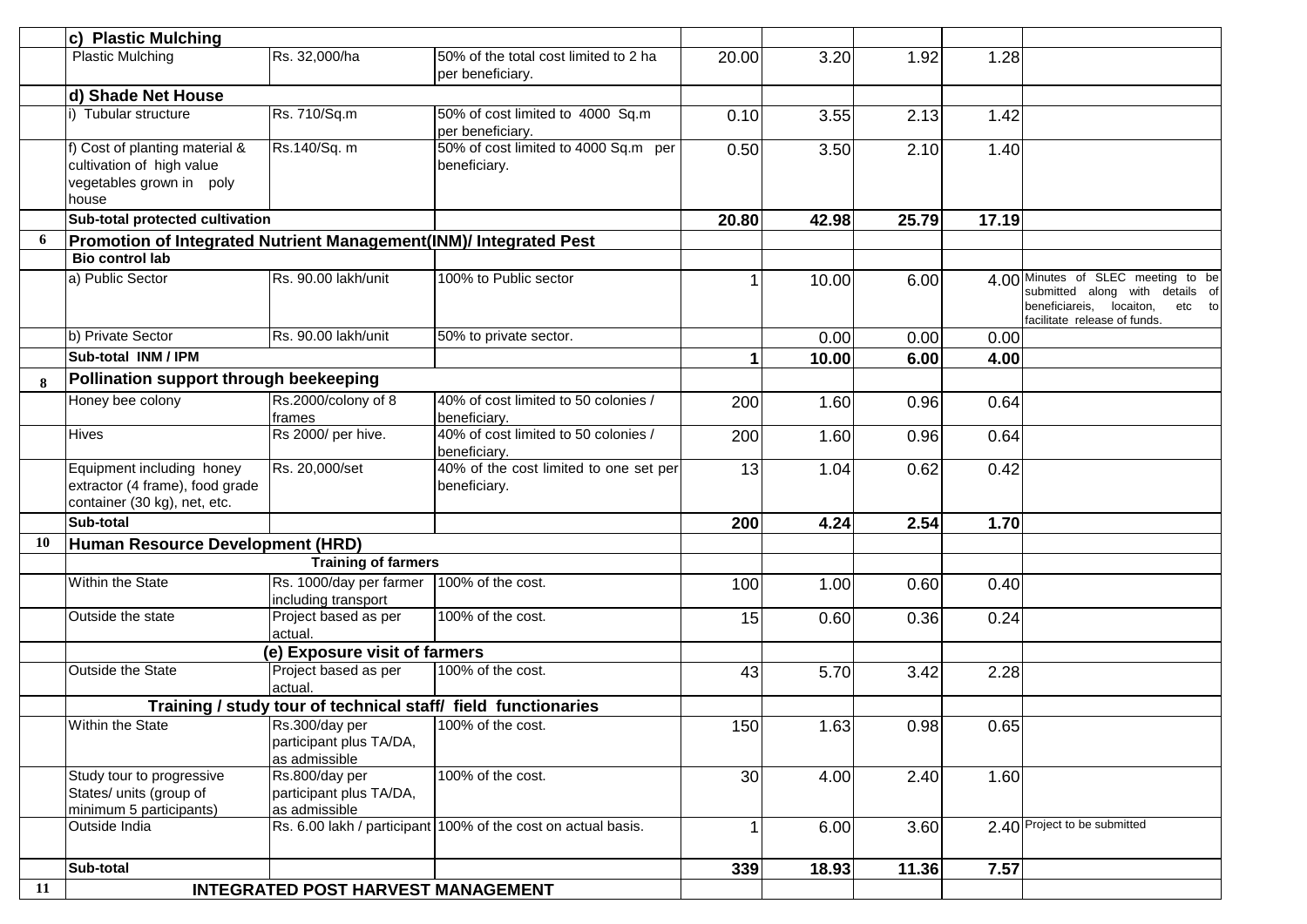|    | Pack house / On farm                                            | Rs. 4.00 lakh/unit with                            | 50% of the capital cost.                                 | 3              | 6.00  | 3.60  |      | 2.40 Minutes of SLEC meeting to be                                 |
|----|-----------------------------------------------------------------|----------------------------------------------------|----------------------------------------------------------|----------------|-------|-------|------|--------------------------------------------------------------------|
|    | collection & storage unit                                       | size of 9Mx6M                                      |                                                          |                |       |       |      | submitted along with details of<br>beneficiareis, locaiton, etc to |
|    |                                                                 |                                                    |                                                          |                |       |       |      | facilitate release of funds.                                       |
|    | C.A/M.A. Storage units -                                        |                                                    | Rs. 32,000/ MT for 5000 Credit linked back-ended subsidy | 20             | 2.56  | 1.54  | 1.02 |                                                                    |
|    |                                                                 | MT capacity                                        | @40% of the cost of project in                           |                |       |       |      |                                                                    |
|    |                                                                 |                                                    | General areas.                                           |                |       |       |      |                                                                    |
|    | Refer vans/ containers (general areas)                          |                                                    |                                                          |                |       |       |      | Project to be submitted                                            |
|    | a) General Area                                                 | Rs. 26.00 lakh for 9 MT                            | Credit linked back-ended subsidy @                       |                | 9.10  | 5.46  |      | 3.64 Project to be submitted                                       |
|    |                                                                 | (NHM & HMNEH), and                                 | 35% of the cost of project in general                    |                |       |       |      |                                                                    |
|    |                                                                 | prorata basis for lesser                           | areas and 50% of cost in case of Hilly                   |                |       |       |      |                                                                    |
|    |                                                                 | capacity, but not below 4                          | & Scheduled areas, per beneficiary.                      |                |       |       |      |                                                                    |
|    |                                                                 | MT.                                                |                                                          |                |       |       |      |                                                                    |
|    |                                                                 |                                                    |                                                          |                |       |       |      |                                                                    |
|    | b) Hilly Area                                                   | Rs. 26.00 lakh for 9 MT                            | Credit linked back-ended subsidy @                       |                | 0.00  | 0.00  |      | 0.00 Project to be submitted                                       |
|    |                                                                 | (NHM & HMNEH), and                                 | 35% of the cost of project in general                    |                |       |       |      |                                                                    |
|    |                                                                 | prorata basis for lesser                           | areas and 50% of cost in case of Hilly                   |                |       |       |      |                                                                    |
|    |                                                                 | capacity, but not below 4<br>MT.                   | & Scheduled areas, per beneficiary.                      |                |       |       |      |                                                                    |
|    |                                                                 |                                                    |                                                          |                |       |       |      |                                                                    |
|    |                                                                 |                                                    |                                                          |                |       |       |      |                                                                    |
|    | Ripening chamber                                                | Rs. 1.00 lakh/MT.                                  | -do-                                                     | $\overline{7}$ | 2.45  | 1.47  |      | 0.98 Project to be submitted.                                      |
|    | project in general areas                                        |                                                    |                                                          |                |       |       |      |                                                                    |
|    | Ripening chamber                                                | Rs. 1.00 lakh/MT.                                  | -do-                                                     |                | 0.00  | 0.00  | 0.00 |                                                                    |
|    | project in Hilly areas                                          |                                                    |                                                          |                |       |       |      |                                                                    |
|    | Sub-total                                                       |                                                    |                                                          | 31.00          | 20.11 | 12.07 | 8.04 |                                                                    |
| 13 |                                                                 | <b>Mission Management</b>                          |                                                          |                |       |       |      |                                                                    |
|    | <b>State &amp; Districts Mission</b>                            | 5% of total annual                                 | 100% assistance.                                         |                | 5.23  | 3.14  | 2.09 |                                                                    |
|    | Offices and implementing                                        | expenditure on the basis                           |                                                          |                |       |       |      |                                                                    |
|    | agencies for administrative                                     | of appraised needs to                              |                                                          |                |       |       |      |                                                                    |
|    | expenses, project, preparation,<br>computerization, contingency | State Horticulture Mission<br>(SHM) / implementing |                                                          |                |       |       |      |                                                                    |
|    | etc.                                                            | Agencies                                           |                                                          |                |       |       |      |                                                                    |
|    | Institutional Strengthening,                                    | Project based                                      | 100% assistance.                                         |                | 2.00  | 1.20  | 0.80 |                                                                    |
|    | hire/purchase of vehicles,                                      |                                                    |                                                          |                |       |       |      |                                                                    |
|    | hardware/software                                               |                                                    |                                                          |                |       |       |      |                                                                    |
|    | Seminars, conferences, workshops, exhibitions, Kisan            |                                                    |                                                          |                |       |       |      | Minutes of SLEC meeting to be                                      |
|    | Mela, horticulture shows, honey festivals etc.                  |                                                    |                                                          |                |       |       |      | submitted along with details of                                    |
|    |                                                                 |                                                    |                                                          |                |       |       |      | beneficiareis, locaiton,<br>etc to                                 |
|    |                                                                 |                                                    |                                                          |                |       |       |      | facilitate release of funds.                                       |
|    | State level                                                     | Rs. 3.00 lakh / event                              | 100% assistance subject to a                             | 1              | 3.00  | 1.80  | 1.20 |                                                                    |
|    |                                                                 |                                                    | maximum of Rs.3.00 lakh per event of                     |                |       |       |      |                                                                    |
|    |                                                                 |                                                    | two days.                                                |                |       |       |      |                                                                    |
|    |                                                                 |                                                    |                                                          |                |       |       |      |                                                                    |